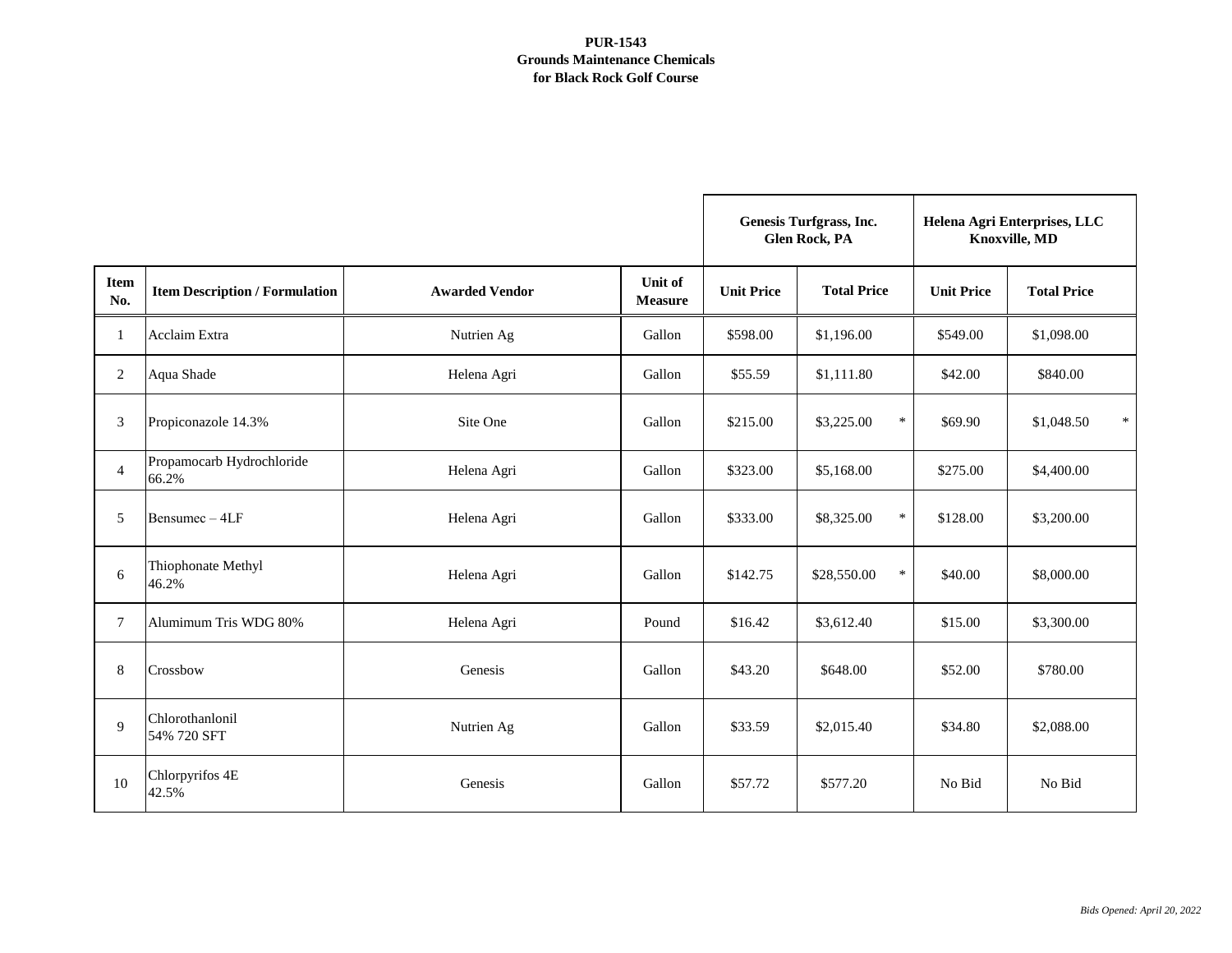|                    |                                       |                       |                           | <b>Genesis Turfgrass, Inc.</b><br><b>Glen Rock, PA</b> |                    | Helena Agri Enterprises, LLC<br>Knoxville, MD |                    |
|--------------------|---------------------------------------|-----------------------|---------------------------|--------------------------------------------------------|--------------------|-----------------------------------------------|--------------------|
| <b>Item</b><br>No. | <b>Item Description / Formulation</b> | <b>Awarded Vendor</b> | Unit of<br><b>Measure</b> | <b>Unit Price</b>                                      | <b>Total Price</b> | <b>Unit Price</b>                             | <b>Total Price</b> |
| 11                 | Dylox 420 SL                          | Nutrien Ag            | Pound                     | \$76.75                                                | \$1,535.00         | \$78.00                                       | \$1,560.00         |
| 12                 | Fore WSP                              | Helena Agri           | Pound                     | \$9.22                                                 | \$3,983.04         | \$8.44                                        | \$3,646.08         |
| 13                 | Head Way                              | Genesis               | Gallon                    | \$496.00                                               | \$3,968.00         | \$496.00                                      | \$3,968.00         |
| 14                 | Tebuconazole<br>38.7%                 | Helena Agri           | Gallon                    | \$70.56                                                | \$1,764.00         | \$47.75                                       | \$1,193.75         |
| 15                 | Imidacloprid 75%                      | Nutrien Ag            | Case                      | \$593.41                                               | \$1,186.82         | \$638.00                                      | \$1,276.00         |
| 16                 | <b>PCNB 40%</b>                       | Helena Agri           | Gallon                    | \$65.42                                                | \$1,962.60         | \$53.08                                       | \$1,614.00         |
| 17                 | Pendulum Aqua Cap                     | Nutrien Ag            | Gallon                    | \$67.90                                                | \$2,037.00         | \$65.00                                       | \$1,950.00         |
| 18                 | Trinexapac - Ethyl<br>11.3%           | Nutrien Ag            | Gallon                    | \$109.84                                               | \$1,098.40         | \$117.00                                      | \$1,170.00         |
| 19                 | Prograss                              | Helena Agri           | Gallon                    | \$157.20                                               | \$7,074.00         | \$148.78                                      | \$6,695.10         |
| 20                 | <b>Provaunt WDG</b>                   | Nutrien Ag            | Case                      | \$1,612.80                                             | \$3,225.60         | \$1,612.80                                    | \$3,225.60         |
| 21                 | Glyphosate 41%                        | Helena Agri           | Gallon                    | \$36.40                                                | \$728.00           | \$36.00                                       | \$720.00           |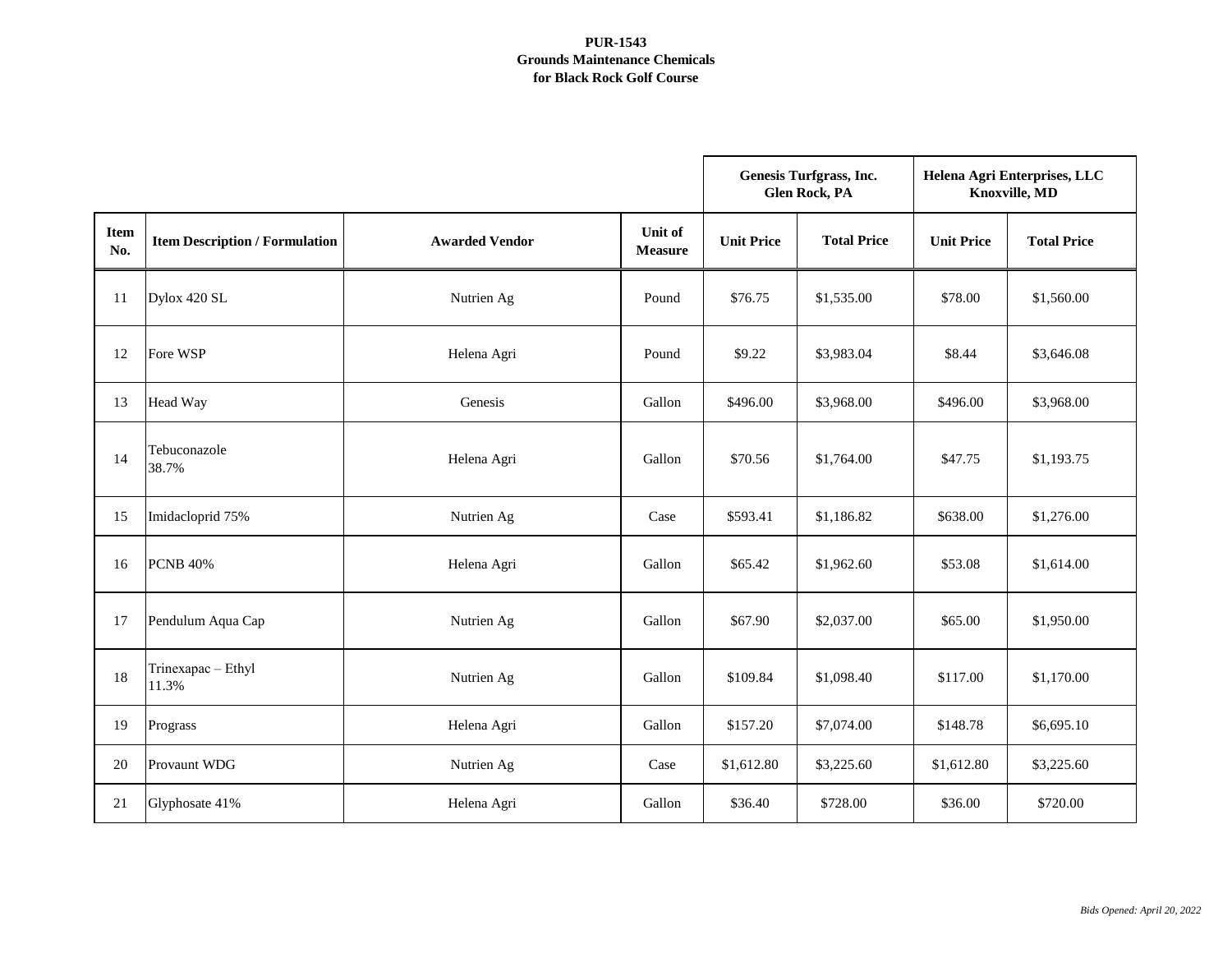|                    |                                       |                       |                                  | Genesis Turfgrass, Inc.<br><b>Glen Rock, PA</b> |                      | Helena Agri Enterprises, LLC<br><b>Knoxville, MD</b> |                      |
|--------------------|---------------------------------------|-----------------------|----------------------------------|-------------------------------------------------|----------------------|------------------------------------------------------|----------------------|
| <b>Item</b><br>No. | <b>Item Description / Formulation</b> | <b>Awarded Vendor</b> | <b>Unit of</b><br><b>Measure</b> | <b>Unit Price</b>                               | <b>Total Price</b>   | <b>Unit Price</b>                                    | <b>Total Price</b>   |
| 22                 | Mefenoxam<br>22.5%                    | Helena Agri           | Gallon                           | \$350.00                                        | \$1,750.00           | \$295.00                                             | \$1,475.00           |
| 23                 | Talstar                               | Nutrien Ag            | Gallon                           | \$57.62                                         | \$460.96             | \$54.00                                              | \$432.00             |
| 24                 | <b>Trimec Classic</b>                 | Nutrien Ag            | Gallon                           | \$45.80                                         | \$916.00             | \$43.00                                              | \$860.00             |
| 25                 | Paclobutrazol<br>22.3%                | Helena Agri           | Gallon                           | \$185.37                                        | \$556.11             | \$134.00                                             | \$402.00             |
| 26                 | Phosguard                             | Nutrien Ag            | Gallon                           | \$36.80                                         | \$7,360.00           | No Bid                                               | No Bid               |
| 27                 | <b>Bayleton FLO</b>                   | Nutrien Ag            | Gallon                           | \$554.00                                        | \$22,160.00          | \$554.00                                             | \$22,160.00          |
| 28                 | Dismiss NXT                           | Genesis               | Gallon                           | \$1,257.60                                      | \$7,074.00           | \$589.50                                             | \$7,074.00           |
| 29                 | Fluazinam 40SC                        | Nutrien Ag            | Gallon                           | \$320.00                                        | \$12,800.00          | \$284.00                                             | \$11,360.00          |
| 30                 | Poa Constrictor                       | Site One              | Gallon                           | \$133.33                                        | \$1,200.00           | No Bid                                               | No Bid               |
| 31                 | Signature XTRA                        | Helena Agri           | Pound                            | \$31.81                                         | $\ast$<br>\$2,624.33 | \$31.81                                              | $\ast$<br>\$2,624.33 |
| 32                 | Barricade                             | Helena Agri           | Gallon                           | \$152.00                                        | \$1,520.00           | \$145.00                                             | \$1,450.00           |
| 33                 | Mancozeb                              | Nutrien Ag            | Pound                            | \$5.24                                          | \$2,358.00           | \$5.45                                               | \$2,452.50           |
| 34                 | <b>Fairway Select</b>                 | Genesis               | Gallon                           | \$198.00                                        | \$9,900.00           | No Bid                                               | No Bid               |
| 35                 | Emerald                               | Genesis               | Case                             | \$1,141.70                                      | \$4,566.80           | \$1,141.17                                           | $\ast$<br>\$4,564.68 |
| 36                 | Evade 4FL                             | Helena Agri           | Gallon                           | No Bid                                          | No Bid               | \$71.00                                              | \$1,420.00           |
| 37                 | Iprodione 23.3%                       | Nutrien Ag            | Gallon                           | \$59.98                                         | \$3,598.80           | \$58.00                                              | \$3,480.00           |

*Corrected Calculations based on Unit Pricing*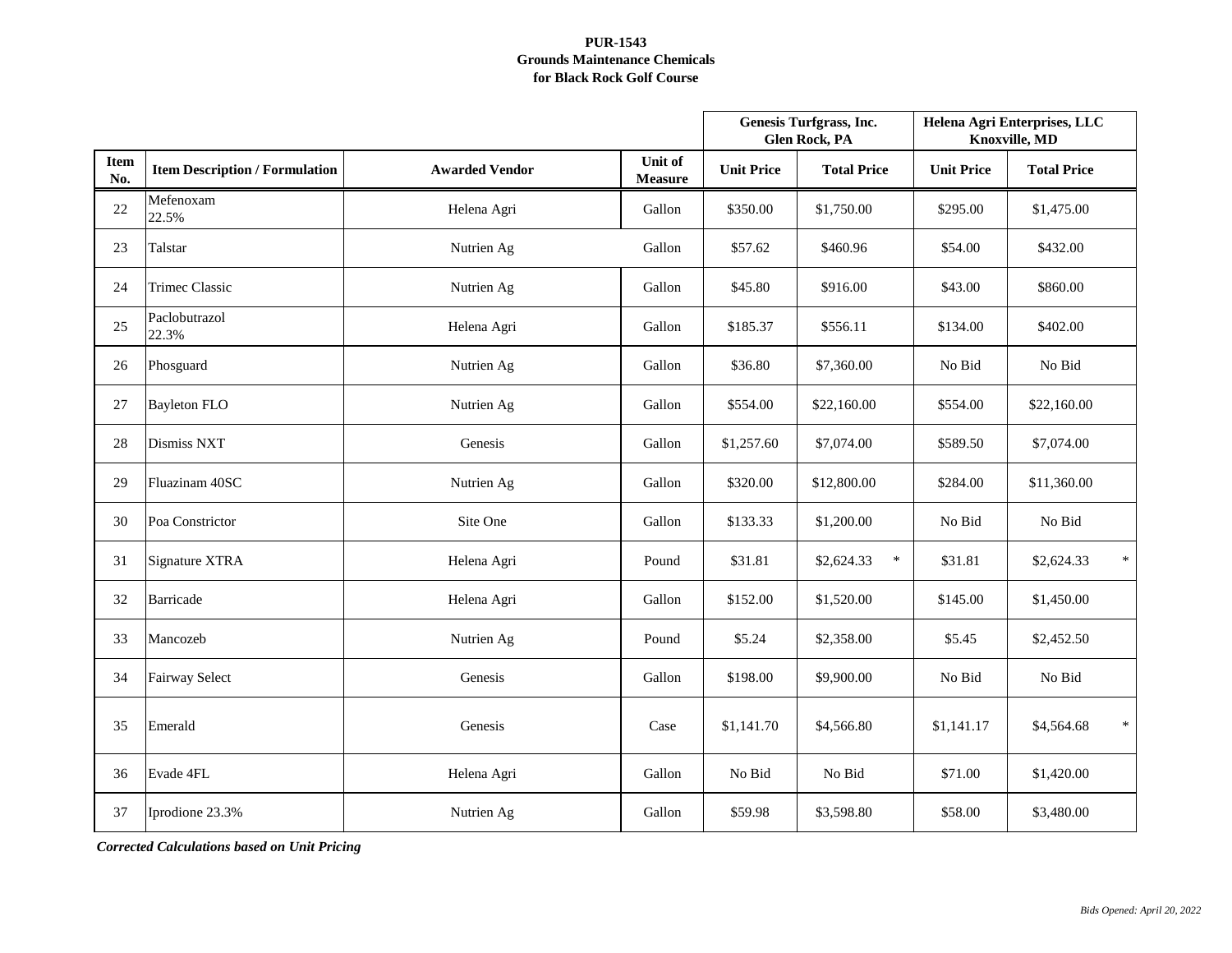|                    |                                       |                                                                          |                                  | <b>Nutrien Ag Solutions, Inc.</b><br>Rosedale, MD |                    | <b>SiteOne Landscape Supply</b><br><b>Cleveland</b> , OH |                    |
|--------------------|---------------------------------------|--------------------------------------------------------------------------|----------------------------------|---------------------------------------------------|--------------------|----------------------------------------------------------|--------------------|
| <b>Item</b><br>No. | <b>Item Description / Formulation</b> | <b>Estimated Annual</b><br><b>Usage / Case Type</b>                      | <b>Unit of</b><br><b>Measure</b> | <b>Unit Price</b>                                 | <b>Total Price</b> | <b>Unit Price</b>                                        | <b>Total Price</b> |
| $\mathbf{1}$       |                                       | 2-Gallons                                                                | Gallon                           | \$524.99                                          | \$1,049.98         | \$675.00                                                 | \$1,350.00         |
| 2                  | Aqua Shade                            | $5 \text{ Cases} / 4 \text{ x } 1 \text{ Gallons}$<br>4 Gallons per Case | Gallon                           | \$49.95                                           | \$999.00           | \$54.22                                                  | \$1,084.40         |
| 3                  | Propiconazole 14.3%                   | $3 \text{ Cases} / 2 \times 2.5 \text{ Gallons}$<br>5 Gallons per Case   | Gallon                           | No Bid                                            | No Bid             | \$64.64                                                  | \$969.60           |
| $\overline{4}$     | Propamocarb Hydrochloride<br>66.2%    | 8 Cases / 2 x 1 Gallons<br>2 Gallons per Case                            | Gallon                           | \$315.00                                          | \$5,040.00         | \$300.00                                                 | \$4,800.00         |
| 5                  | Bensumec - 4LF                        | $5 \text{ Cases} / 2 \times 2.5 \text{ Gallons}$<br>5 Gallons per Case   | Gallon                           | \$158.67                                          | \$3,966.75         | \$172.30                                                 | \$4,307.50         |
| 6                  | Thiophonate Methyl<br>46.2%           | 40 Cases $/ 2$ x 2.5 Gallons<br>5 Gallons per Case                       | Gallon                           | \$46.75                                           | \$9,350.00         | \$46.00                                                  | \$9,200.00         |
| $\tau$             | Alumimum Tris WDG 80%                 | 10 Cases $/$ 4 x 5.5 lbs.<br>22 lbs. per Case                            | Pound                            | No Bid                                            | No Bid             | \$19.38                                                  | \$4,263.60         |
| 8                  | Crossbow                              | 15 Gallons $/$ 2 x 2.5 Gallons<br>5 Gallons per Case                     | Gallon                           | \$54.40                                           | \$816.00           | \$45.85                                                  | \$687.75           |
| 9                  | Chlorothanlonil<br>54% 720 SFT        | 12 Cases $/ 2$ x 2.5 Gallons<br>5 Gallons per Case                       | Gallon                           | \$31.59                                           | \$1,895.40         | \$34.00                                                  | \$2,040.00         |
| 10                 | Chlorpyrifos 4E<br>42.5%              | $2$ Cases / $2 \times 2.5$ Gallons<br>5 Gallons per Case                 | Gallon                           | No Bid                                            | No Bid             | \$75.25                                                  | \$752.50           |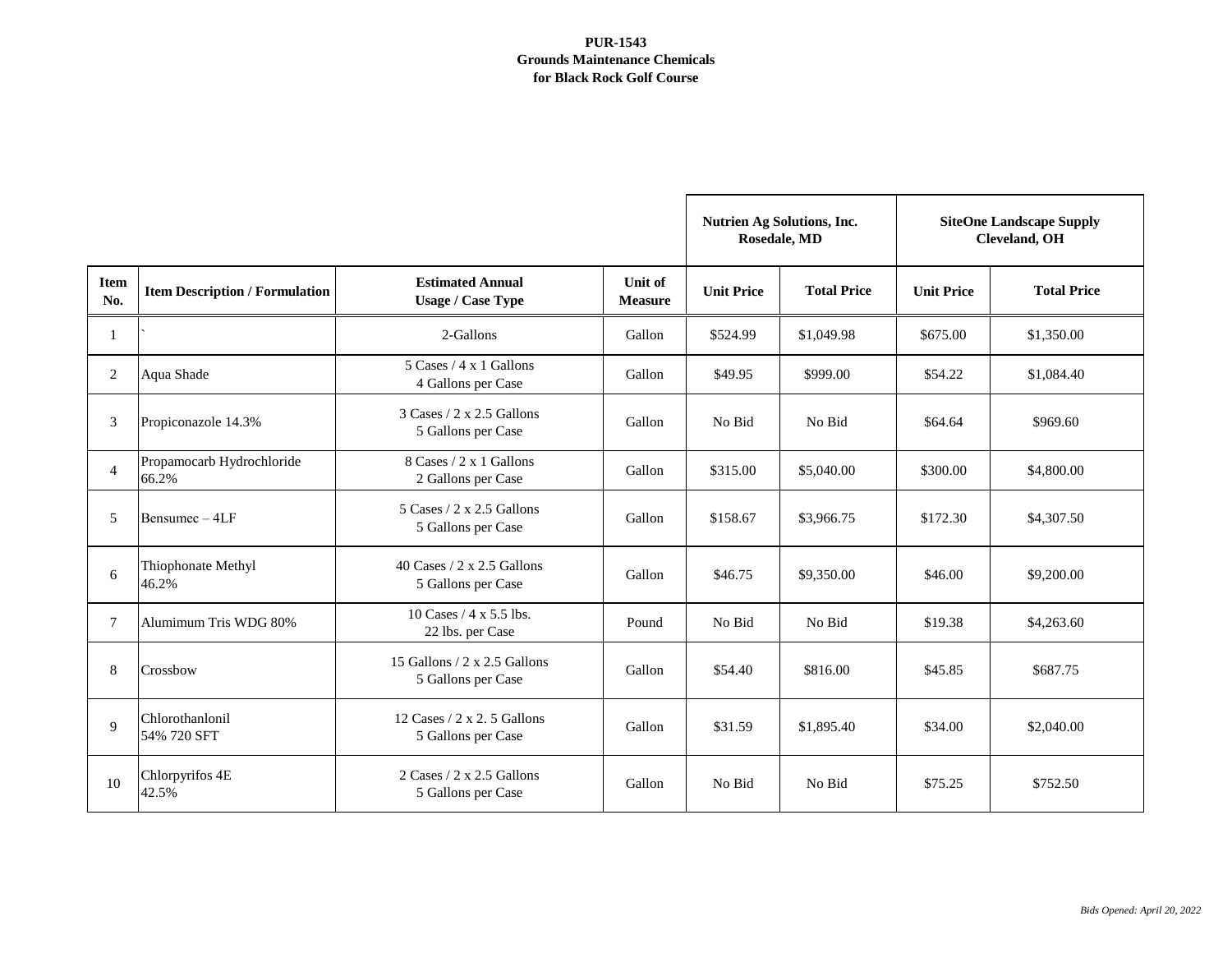|                    |                                       |                                                                                   |                                  | <b>Nutrien Ag Solutions, Inc.</b><br>Rosedale, MD |                    | <b>SiteOne Landscape Supply</b><br>Cleveland, OH |                      |
|--------------------|---------------------------------------|-----------------------------------------------------------------------------------|----------------------------------|---------------------------------------------------|--------------------|--------------------------------------------------|----------------------|
| <b>Item</b><br>No. | <b>Item Description / Formulation</b> | <b>Estimated Annual</b><br><b>Usage / Case Type</b>                               | <b>Unit of</b><br><b>Measure</b> | <b>Unit Price</b>                                 | <b>Total Price</b> | <b>Unit Price</b>                                | <b>Total Price</b>   |
| 11                 |                                       | $4 \text{ Cases} / 2 \times 2.5 \text{ Gallons}$<br>5 Gallons per Case            | Pound                            | \$74.40                                           | \$1,488.00         | \$87.50                                          | \$1,750.00           |
| 12                 | Fore WSP                              | 9-Cases / $8 \times 4 \times 1.5$ lbs.<br>48 lbs. per Case                        | Pound                            | \$8.95                                            | \$3,866.40         | \$11.43                                          | \$4,937.76           |
| 13                 | Head Way                              | $4$ -Cases / 2 x 1 Gallons<br>2 Gallons per Case                                  | Gallon                           | \$496.00                                          | \$3,968.00         | \$496.00                                         | $\ast$<br>\$3,968.00 |
| 14                 | Tebuconazole<br>38.7%                 | 25-Gallons / $4 \times 1$ Gallons / or<br>2 x 2.5 Gallons /<br>5 Gallons per Case | Gallon                           | \$69.70                                           | \$1,742.50         | \$70.47                                          | \$1,761.75           |
| 15                 | Imidacloprid 75%                      | $2$ -Cases /<br>88 x 1.6 oz per Case                                              | Case                             | \$79.99                                           | \$879.89           | \$471.74                                         | \$943.48             |
| 16                 | <b>PCNB 40%</b>                       | 6-Cases / $2 \times 2.5$ Gallons /<br>5 Gallon Case                               | Gallon                           | No Bid                                            | No Bid             | \$62.31                                          | \$1,869.30           |
| 17                 | Pendulum Aqua Cap                     | 6-Cases / $2 \times 2.5$ Gallons /<br>5 Gallon Case                               | Gallon                           | \$47.99                                           | \$1,439.70         | \$52.29                                          | \$1,568.70           |
| 18                 | Trinexapac - Ethyl<br>11.3%           | 2-Cases / 2 x 2.5 Gallons /<br>5 Gallons per Case                                 | Gallon                           | \$104.00                                          | \$1,040.00         | \$112.80                                         | \$1,128.00           |
| 19                 | Prograss                              | 9-Cases / $2 \times 2.5$ Gallons /<br>5 Gallons per Case                          | Gallon                           | No Bid                                            | No Bid             | \$195.95                                         | \$8,817.75           |
| 20                 | <b>Provaunt WDG</b>                   | 2-Cases /<br>4 x 72 oz.                                                           | Case                             | \$1,612.80                                        | \$3,225.60         | \$1,612.80                                       | \$3,225.60           |
| 21                 | Glyphosate 41%                        | 4-Cases / 2 x 2.5 Gallons /<br>5 Gallons per Case                                 | Gallon                           | \$57.89                                           | \$1,157.80         | \$70.61                                          | \$1,412.20           |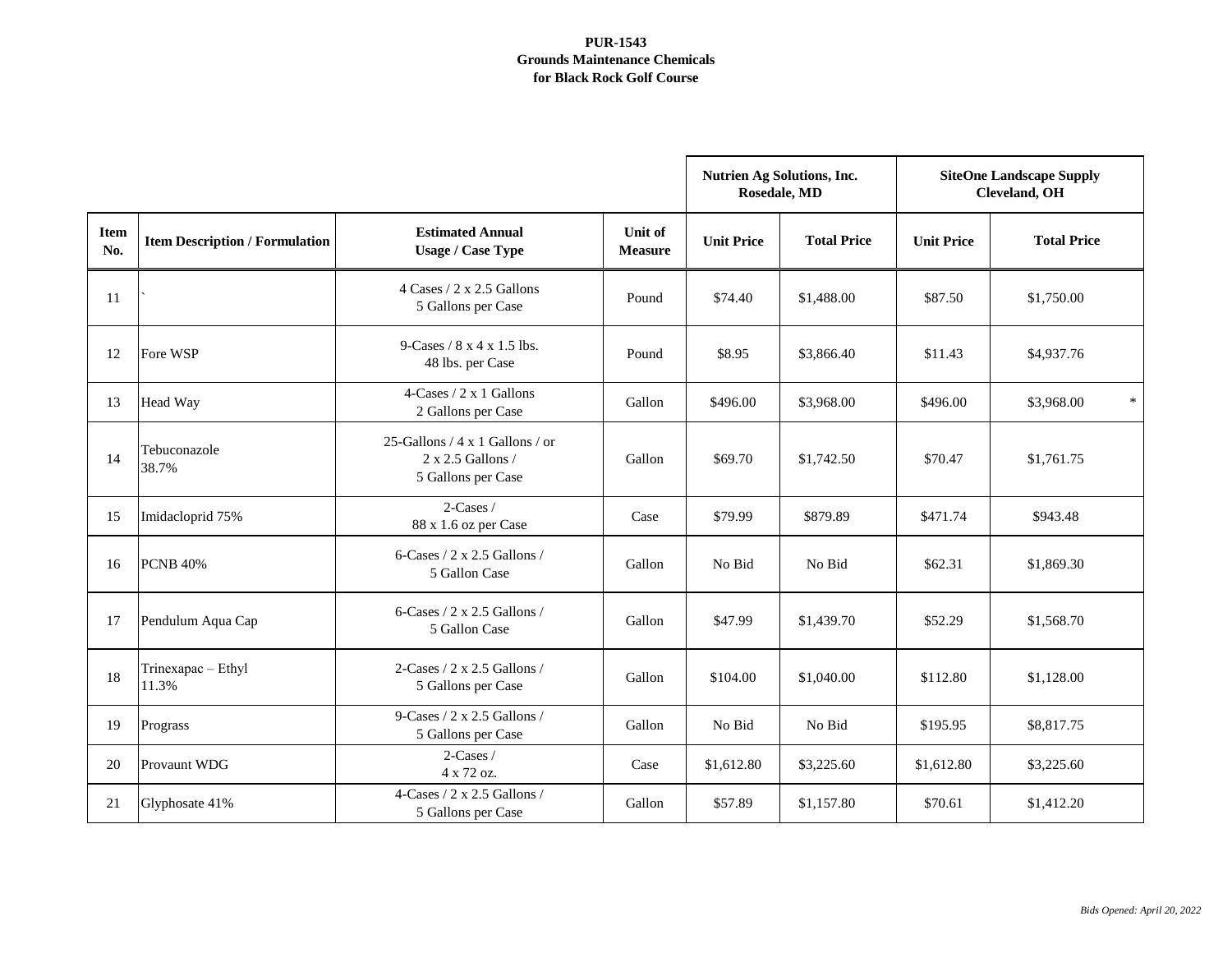|                    |                                       |                                                             |                           | <b>Nutrien Ag Solutions, Inc.</b><br>Rosedale, MD |                    | <b>SiteOne Landscape Supply</b><br><b>Cleveland, OH</b> |                    |
|--------------------|---------------------------------------|-------------------------------------------------------------|---------------------------|---------------------------------------------------|--------------------|---------------------------------------------------------|--------------------|
| <b>Item</b><br>No. | <b>Item Description / Formulation</b> | <b>Estimated Annual</b><br><b>Usage / Case Type</b>         | Unit of<br><b>Measure</b> | <b>Unit Price</b>                                 | <b>Total Price</b> | <b>Unit Price</b>                                       | <b>Total Price</b> |
| 22                 | Mefenoxam<br>22.5%                    | 2.5 Cases $/$ 2 x 1 Case $/$<br>2 Gallon Cases              | Gallon                    | \$344.44                                          | \$1,722.20         | \$406.88                                                | \$2,034.40         |
| 23                 | Talstar                               | 2 Cases / 8 Gallons / 4 x 1-Gallon<br>4 Gallons per Case    | Gallon                    | \$48.88                                           | \$391.04           | \$54.98                                                 | \$439.84           |
| 24                 | <b>Trimec Classic</b>                 | 20-Gallons / 2 x 2.5 Gallons /<br>5 Gallons per Case        | Gallon                    | \$26.99                                           | \$539.80           | \$30.80                                                 | \$616.00           |
| 25                 | Paclobutrazol<br>22.3%                | 3-Gallons<br>2 x 1 Gallon Cases                             | Gallon                    | \$159.88                                          | \$479.64           | \$214.36                                                | \$643.08           |
| 26                 | Phosguard                             | 200-Gallons<br>2 x 2.5 Gallon Cases                         | Gallon                    | \$34.49                                           | \$6,898.00         | \$48.00                                                 | \$9,600.00         |
| 27                 | <b>Bayleton FLO</b>                   | 40-Gallons / $2 \times 2.5$ Gallons /<br>5 Gallons per case | Gallon                    | \$340.00                                          | \$13,600.00        | \$554.00                                                | \$22,160.00        |
| 28                 | <b>Dismiss NXT</b>                    | 3-Cases /<br>4 x 60 Ounce Case                              | Gallon                    | \$2,358.00                                        | \$7,074.00         | \$2,358.00                                              | \$7,074.00         |
| 29                 | Fluazinam 40SC                        | 40-Gallons / $2 \times 2.5$ Gallons /<br>5 Gallons per case | Gallon                    | \$259.98                                          | \$10,399.20        | \$345.00                                                | \$13,800.00        |
| 30                 | Poa Constrictor                       | 9-Gallons /<br>96 Ounce Bottles                             | Gallon                    | \$156.00                                          | \$1,404.00         | \$120.00                                                | \$1,080.00         |
| 31                 | Signature XTRA                        | 82.5 lbs./<br>15 Bags                                       | Pound                     | \$175.00                                          | \$2,625.00         | \$175.00                                                | \$2,625.00         |
| 32                 | <b>Barricade</b>                      | 10-Gallons<br>4 x 1 Gallon Case                             | Gallon                    | \$152.00                                          | \$1,520.00         | \$152.00                                                | \$1,520.00         |
| 33                 | Mancozeb                              | 450 lbs.<br>12 lb. bags                                     | Pound                     | \$5.15                                            | \$2,317.50         | \$5.25                                                  | \$2,362.50         |
| 34                 | <b>Fairway Select</b>                 | 50 Gallon / 2 x 2.5 Gallon /<br>5 Gallons per Case          | Gallon                    | No Bid                                            | No Bid             | \$228.00                                                | \$11,400.00        |
| 35                 | Emerald                               | 4 Cases /<br>0.49 lb. packet $/$<br>10 packet Case          | Case                      | \$1,141.70                                        | \$4,566.80         | \$1,141.70                                              | \$4,566.80         |
| 36                 | Evade 4FL                             | 5 Cases / 4 x 1 Gal /<br>4 Gallon Case                      | Gallon                    | \$71.99                                           | \$1,439.80         | \$106.83                                                | \$2,136.60         |
| 37                 | Iprodione 23.3%                       | 12 Cases / 2 x 2.5 Gal /<br>5 Gallon Case                   | Gallon                    | \$57.90                                           | \$3,474.00         | \$60.00                                                 | \$3,600.00         |

*Corrected Calculations based on Unit Pricing*